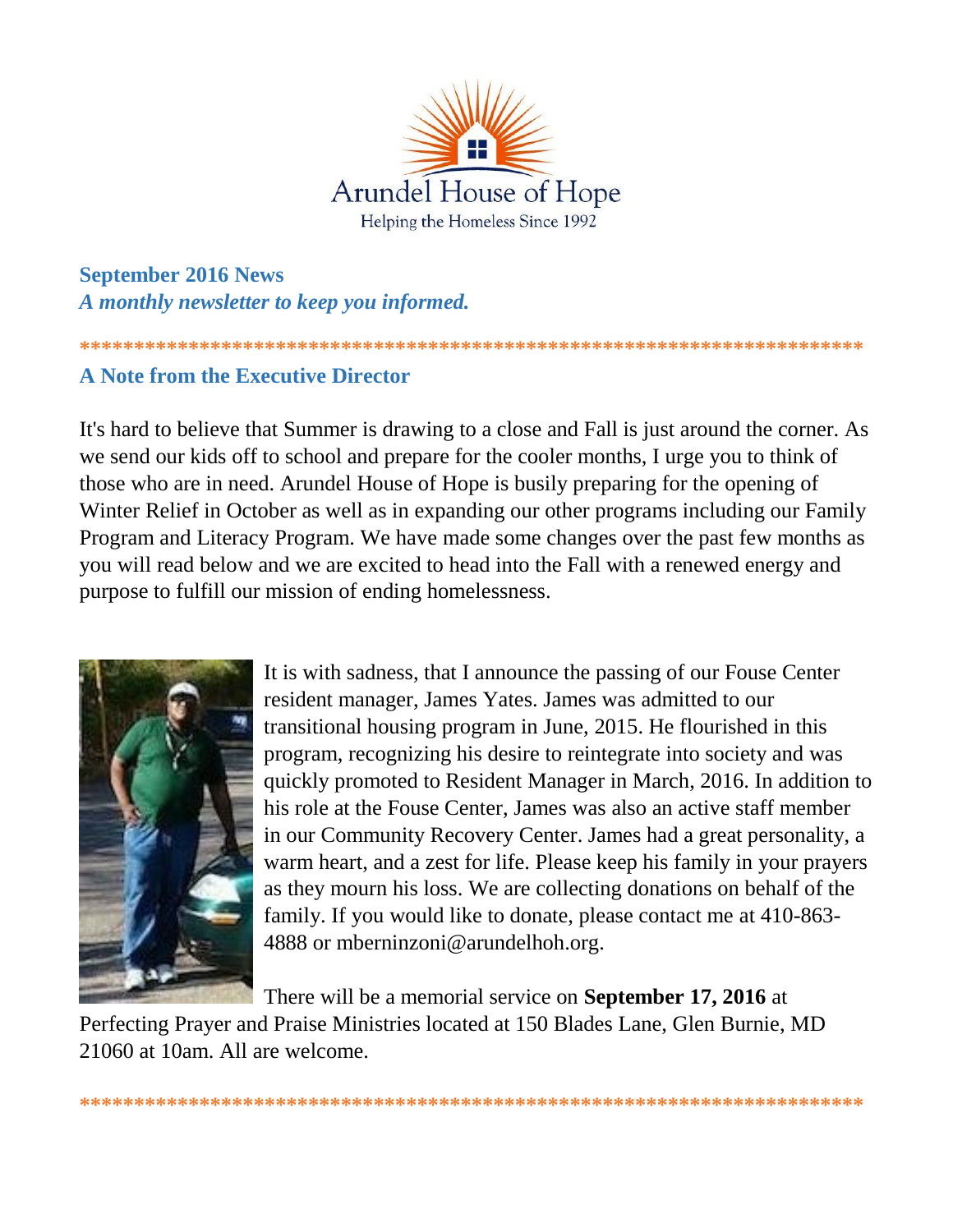## **Program Updates**

# **Winter Relief:**

Our 25th season of Winter Relief is upon us and as we prepare for the coldest months of the year, we must also say goodbye to its current Program Director, Karen Biagotti. As many of you know, Karen has put in countless hours towards this and other programs, has established a rapport with our clients and volunteers and has been a dedicated, committed member of the Arundel House of Hope team. We would like to congratulate Karen on her new position with Anne Arundel County continuing to make efforts towards ending homelessness. While we are sad to see her go, we thank Karen for all of her efforts and wish her well on her new endeavors. As Karen transitions into her new position, Phil Bailey will act as the interim Program Director for Winter Relief. Please feel free to extend well wishes to Karen in person or via email before she celebrates her last day with AHOH on September 23, 2016.

Our Winter Relief kick off meeting will be held on Tuesday, September 20, 2016 at Trinity United Methodist Church located at 1300 West Street in Annapolis at 7pm. Dessert and refreshments will be served.

#### **Community Recovery Center:**

As we wished Program Director, Terri Alexander, a fond farewell and the best of luck in her new endeavors, we welcomed Brianne Adams, CSC-AD, former Director of Support Services, to Terri's role as the CRC Director as well as the new role of Associate Director of Arundel House of Hope. In addition, we introduced Celeste Graham as our CRC Coordinator and Earned Benefits primary case worker. We implemented nine new groups in July including a new recovery bible study, new NA and AA meetings, a light exercise/stretch class and an Anne Arundel County Health Department sponsored medically assisted recovery support group, the first of its kind in this county. In July alone, the CRC increased its number of participants by over 30 percent or 550 visits from June. The CRC provided over 1,550 services in July, 2016 alone. In June and July, fifteen individuals were placed in detox or treatment centers by our peer support specialist, Larry Graves. The CRC would like to extend a warm welcome to Leonard Wood, a new peer support specialist at the Anne Arundel County Department of Health. The Center will have the pleasure of his services two days a week.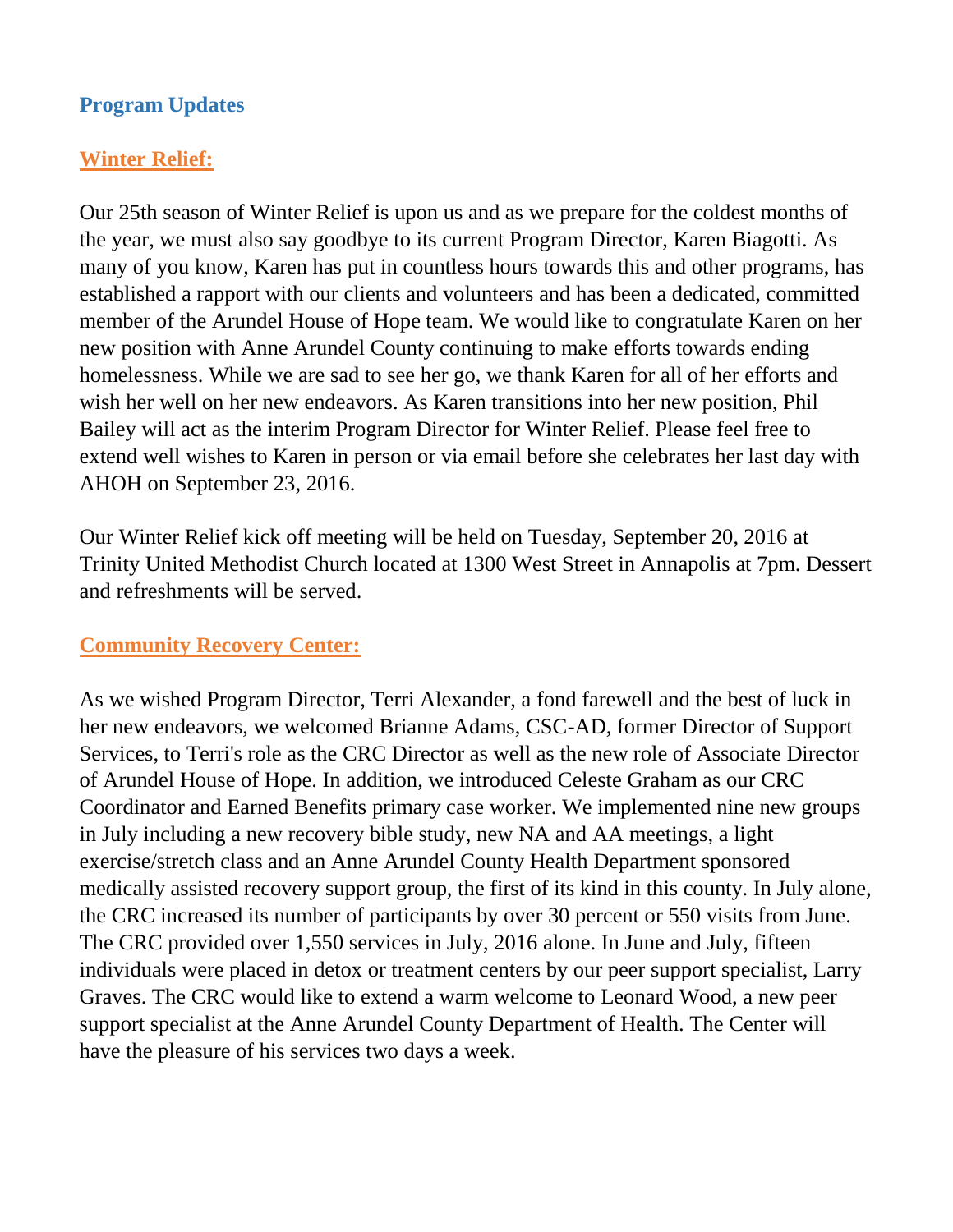# **Medical Clinic**:

As we prepare for the start of the Fall season, we are pleased to announce the addition of two new nurse practitioners to our volunteer medical team! In addition, we are gearing up for our **4th annual Health Fair on September 29, 2016 from 9am-1pm**. Once again, flu shots, blood pressure readings, and an array of community resources will be offered. Also, in honor of Yoga Awareness Month, we are excited to have Mountain Yoga come to our CRC to teach us some yoga basics. And, in honor of Suicide Prevention Day, NAMI and Empowering Minds will be hosting a workshop on mental health and suicide prevention. We are looking forward to offering additional workshops at the CRC in the future! The medical clinic is always in need of volunteers. If you, or someone you know, is interested in volunteering at the clinic, please contact Asia Wood at 410-863-4888 or awood@arundelhoh.org.

#### **Sylvia Meisenberg Literacy Program:**

The Literacy Program plans to begin a new season on October 10, 2016. We will continue to offer core literacy groups in the following areas: 1) Reading Development & Enhancement, 2) Life skills, 3) Employment Skills Development and 4) Computer Skills. These will be offered in small groups with the option of our clients receiving one on one assistance. We are also providing assistance with our clients obtaining his/her GED through Anne Arundel Community College. Clients are able to register through Arundel House of Hope and also receive support and assistance while attending classes through Adult Basic Education. The GED program at the college offers assessment, classes and testing.

#### **Family Program:**

The Family Program continues to provide support and housing for three families. Thanks to a new grant we received, we will be able to offer services and housing to three additional families by the end of the year. This will bring our capacity to six families within the program.

We are pleased to announce that Christine Davenport has joined our staff as the leader of our after-school program. Christine brings over thirty five years of experience working in Anne Arundel County Schools as both teacher and administrator. We are seeking additional volunteer help to work with Christine as she offers help and support to our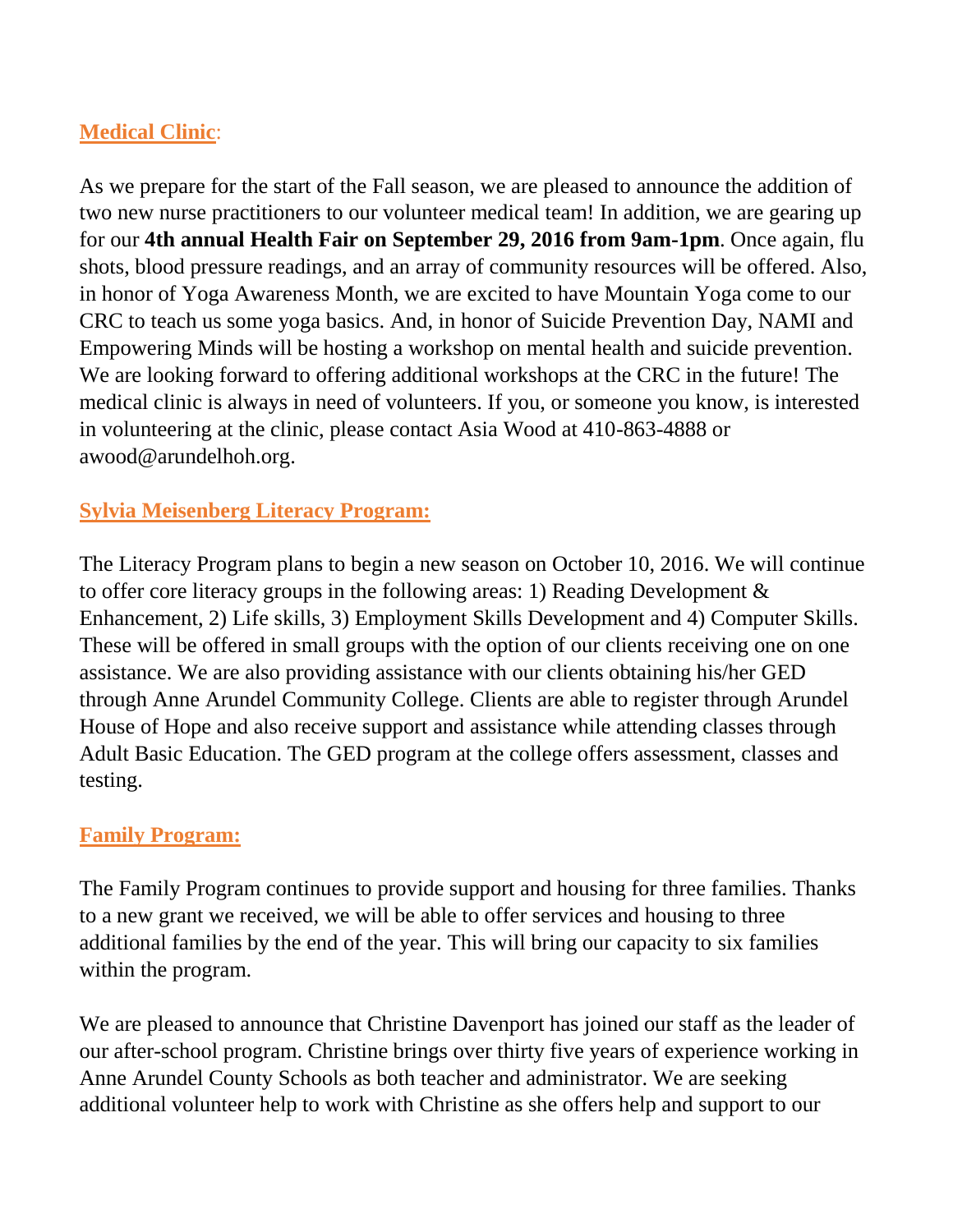children. After-school hours follow the school year hours and that program operates Monday through Thursday 3:30-5:30pm.

Starting in October, we will participate with the Anne Arundel County Health Department and other recovery providers in offering the Strengthening Families Program, a nationwide program that offers training to build parenting skills and family stability. This program will be offered in our Community Recovery Center.

If you wish to volunteer in any capacity with the Family Program, please contact Phil Bailey at 410-863-4888 or bailey@arundelhoh.org.

# **\*\*\*\*\*\*\*\*\*\*\*\*\*\*\*\*\*\*\*\*\*\*\*\*\*\*\*\*\*\*\*\*\*\*\*\*\*\*\*\*\*\*\*\*\*\*\*\*\*\*\*\*\*\*\*\*\*\*\*\*\*\*\*\*\*\*\*\*\*\*\*\* Fundraising update:**

Arundel House of Hope would like to thank the Catholic Campaign for Human Development (CCHD) for its recent grant award of \$15,000 in local funds as well as \$15,000 in national funds. This money will go towards funding our community organizer position, a position that focuses on our community outreach efforts, creating a public awareness of homelessness and poverty, the need we are addressing and the solutions we have for ending homelessness and poverty in our county. We would also like to thank Carefirst for its recent grant award of \$30,000. This money will go towards maintaining and improving our free medical clinic. We are humbled and grateful for the support of these neighboring organizations.

We are currently planning for our 11th annual Bid for Hope Live and Silent Auction which will be held **Sunday, February 12, 2017** at La Fontaine Bleue in Glen Burnie. Stay tuned for additional details via email and social media. We hope to see you all there!